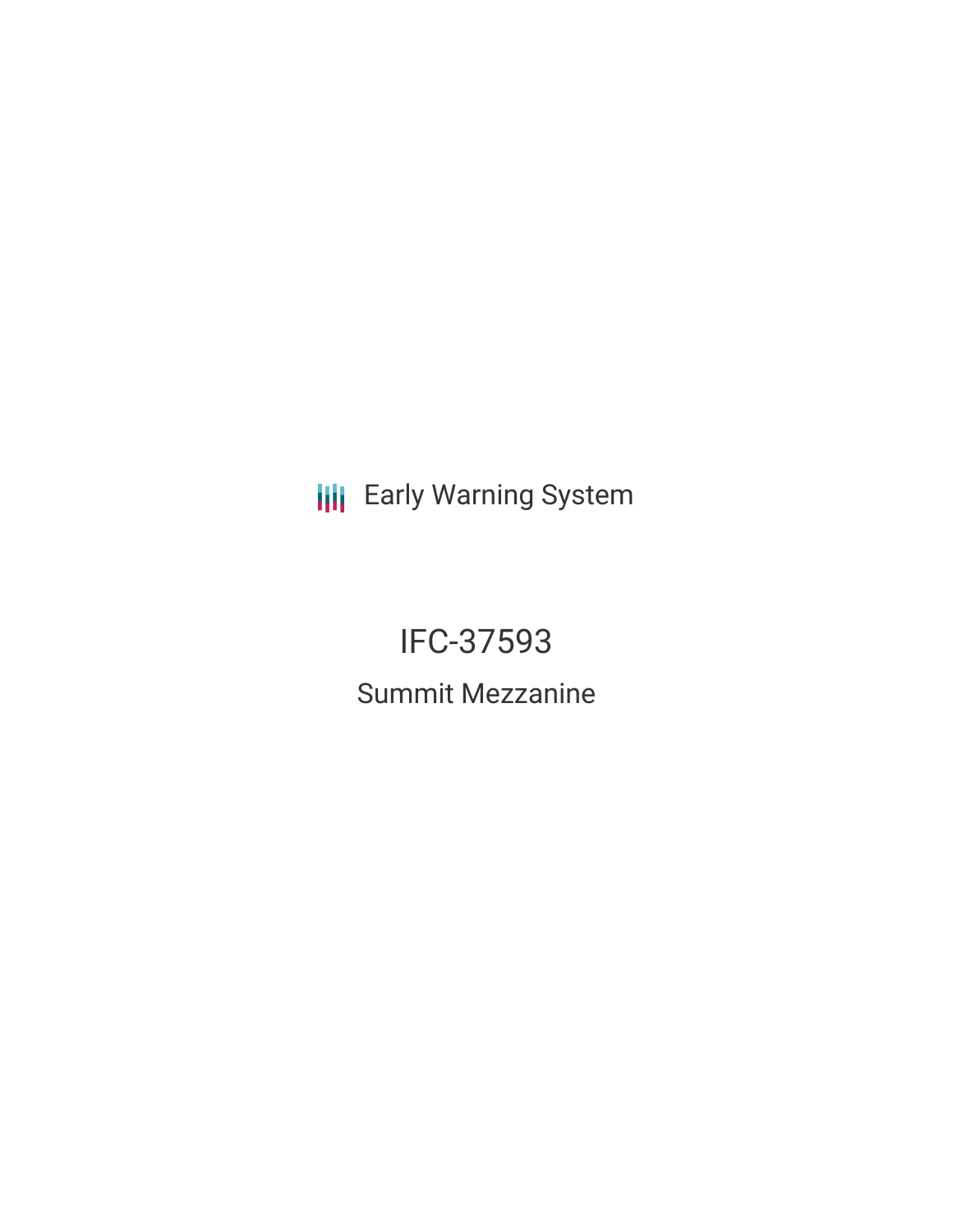# **Quick Facts**

| <b>Countries</b>               | Bangladesh                              |
|--------------------------------|-----------------------------------------|
| <b>Financial Institutions</b>  | International Finance Corporation (IFC) |
| <b>Status</b>                  | Active                                  |
| <b>Bank Risk Rating</b>        | A                                       |
| <b>Voting Date</b>             | 2016-08-04                              |
| <b>Borrower</b>                | POWER INTERNATIONAL PTE LTD             |
| <b>Sectors</b>                 | Energy                                  |
| <b>Investment Type(s)</b>      | Loan                                    |
| <b>Investment Amount (USD)</b> | \$65.00 million                         |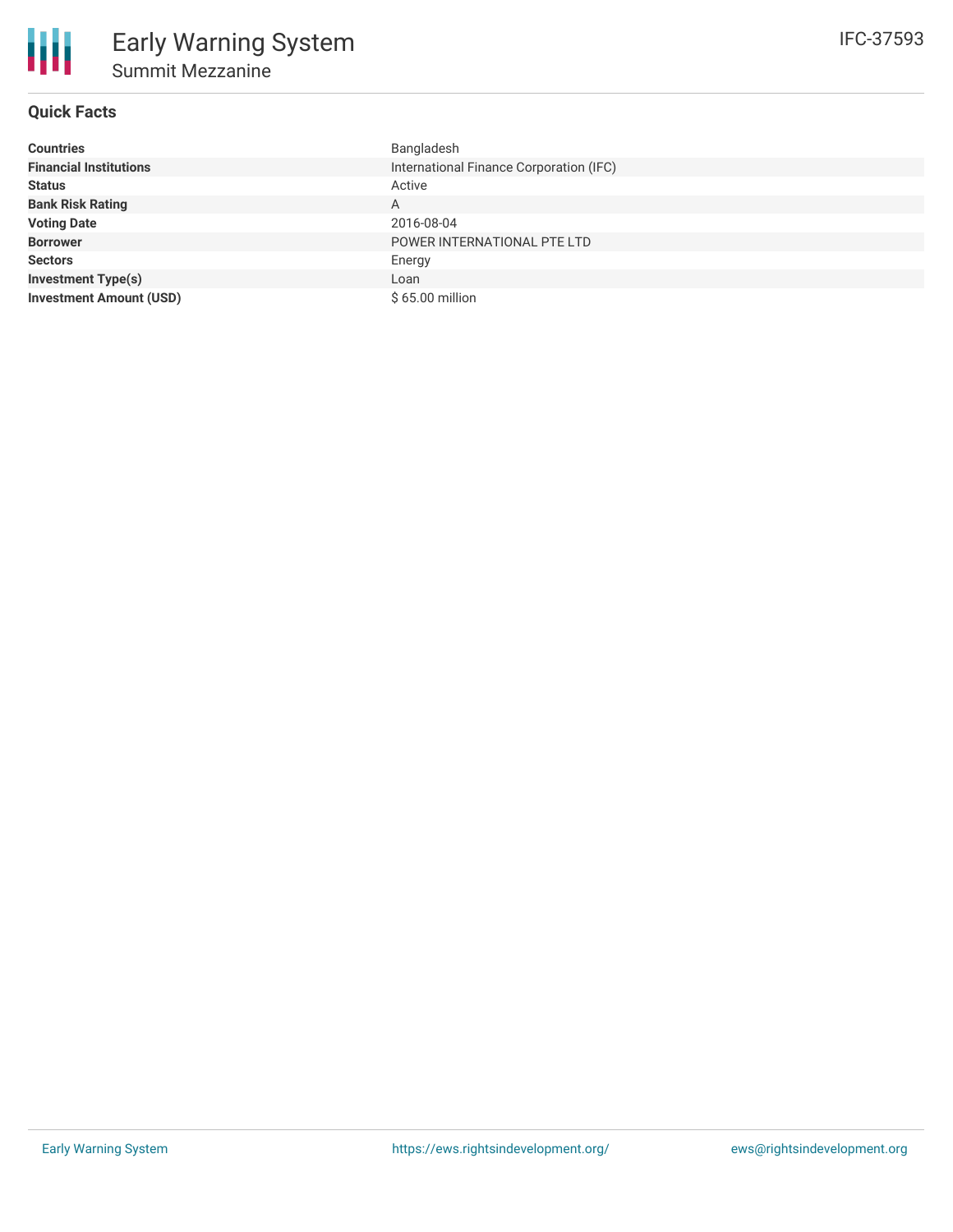

# **Project Description**

### PROJECT DESCRIPTION

Summit Corporation Limited (SCL, formerly Summit Industrial & Mercantile Corporation (Pvt.) Limited), established in 1985 in Bangladesh, is the core holding company of Summit Group's power sector assets. SCL currently produces around 1,460MW of power, which is around 13% of the total power generation capacity of Bangladesh, making it the largest independent power producer in Bangladesh. As per the private sector power generation policy of Bangladesh, Summit sells electricity to the Bangladesh Power Development Board (BPDB) and Bangladesh Rural Electrification Board (BREB) only.SCL operates both gas based - reciprocating type and combined cycle and Heavy Fuel Oil (HFO) based power plants through its subsidiaries - turbine division and Summit Power Limited (SPL). The turbine division of SCL currently comprises two subsidiary companies namely i) Summit Bibiyana II Power Company Ltd. (SBIICL); and (iii) Summit Meghnaghat Power Company Ltd. (SMPCL). SMPCL has one dual fuel based 335 MW power plant operational since 2014 at Meghnaghat and SBIIPCL has commissioned a 341 MW gas based plant in 2015 at Hobibganj, Bibiyana.SPL which is a subsidiary of SCL is a holding company and comprises of five subsidiary companies including: (i) Summit Narayanganj Power Ltd. (SNPL), (ii) Summit Purbanchal Power Company Ltd. (SPPCL), (iii) Summit Uttaranchal Power Company Ltd. (SUPCL), (iv) Summit Narayanganj Power Unit II Ltd. (SNPUIIL); and (v) Summit Barisal Power Ltd. (SBPL). SPL also holds 17.64% of the ownership of Khulna Power Company Limited (KPCL) which has three HFO based power plants: (i) 110 MW (operational since 1998) at Goalpara, Khulna (ii) 115 MW (operational since 2011) at Goalpara, Khulna and (iii) 40 MW (operational since 2011) at Noapara, Jessore. SPL along with its subsidiaries owns and operates 08 (eight) power plants at different locations in Bangladesh having a total generation capacity of 317 MW and the current assets include: (i) three gas based power projects having capacity of 45 MW at Ashulia, 35 MW at Narsingdi and 25 MW at Comilla and operational since 2001, 2006 and 2007 respectively under SPL; (ii) gas based projects of 11 MW at Ullapara and 33 MW at Maona operational since 2009 under SUPCL, (iii) two gas based projects of 33 MW capacity each at Jangalia and Rupganj operational since 2009 under SPPCL; and (iv) 102 MW HFO based power plant at Madanganj operational since 2011under SNPL. Two new power plants are under construction with a total generation capacity of 165 MW: (i) 110 MW HFO based plant at Barisal for SBPL and (ii) 55 MW HFO based plant at Narayanganj by SNPUIIL. There are four proposed projects in the pipeline to be developed which include a 200 MW HFO plant at Chittagong, a 165 MW HFO plant at Gazipur, a 350 MW dual fuel (LNG/HFO plant) at Meghnaghat and a 660 MW LNG based plant at Anwara Chittagong.IFC is considering a convertible loan investment of up to US\$170 million, from its own account, IFC's Asset Management Company, and certain other potential co-investors, to a Singapore holding company to be established by the Khan Family, to help SCL meet its equity funding requirements for its future power projects in Bangladesh.

#### OVERVIEW OF IFC'S SCOPE OF REVIEW

IFC's review included interviews with SPL's and turbine divisions' key corporate staff responsible for business development, construction and operations, environment, health and safety (EHS), social responsibility and human resources; and review of internal documents and records related to the company's environmental and social (E&S) programs, procedures, and standards. Among others, the review focused on: corporate Integrated Management System (IMS); corporate EHS management plans; corporate EHS staffing; and corporate Human Resource (HR) policy & procedures. A sample of projects, both under implementation and in operation phase, were reviewed to: assess the company's capacity to implement the projects in accordance with the IFC PSs; identify any areas in the company's E&S management procedures that need to be strengthened; and develop an action plan to address the areas of improvement. IFC staff also conducted visits to i) HFO based power plants at Madanganj, Narayanganj of SNPL (Unit I - 102 MW operational since 2011 and Unit II-55MW presently under testing phase and soon to be commissioned); and ii) HFO based power plants of KPCL (Unit I - 110 MW barge mounted and Unit II - 115 MW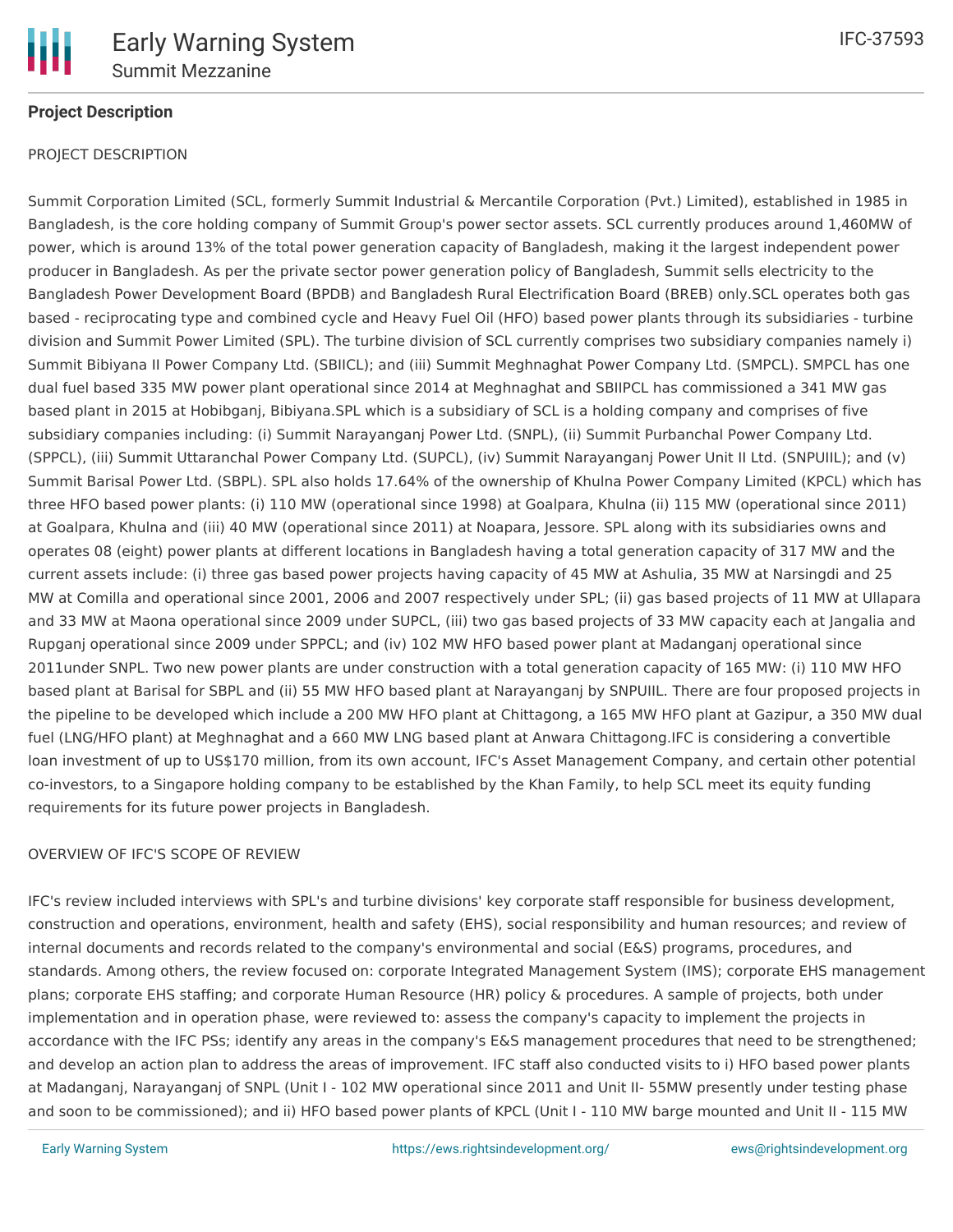# **Investment Description**

• International Finance Corporation (IFC)

The Sponsor, the Khan Family, owns one of the largest business groups in Bangladesh with interests across power, energy, trading, port operations, telecommunications and real estate (the Summit Group). The Summit Group was founded in 1972 by its current Chairman, Mr. Muhammed Aziz Khan, and the power business that now forms SCL was set up in 1985. IFC had previously financed SCL's Khulna Power Plant in 1999 and Bibiyana II Project in 2015.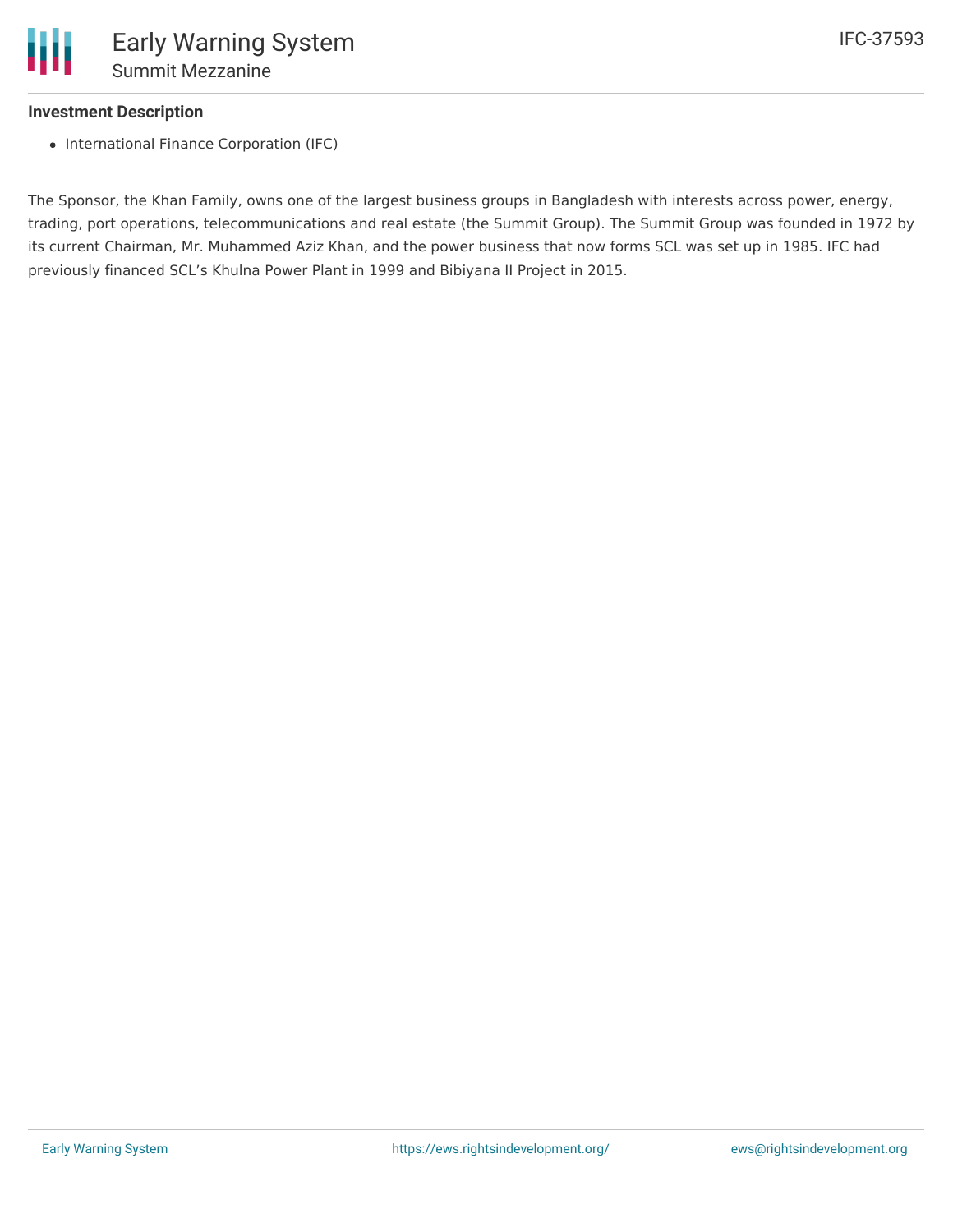## **Contact Information**

ACCOUNTABILITY MECHANISM OF IFC

The Compliance Advisor Ombudsman (CAO) is the independent complaint mechanism and fact-finding body for people who believe they are likely to be, or have been, adversely affected by an IFC or MIGA- financed project. If you submit a complaint to the CAO, they may assist you in resolving a dispute with the company and/or investigate to assess whether the IFC is following its own policies and procedures for preventing harm to people or the environment. If you want to submit a complaint electronically, you can email the CAO at CAO@worldbankgroup.org. You can learn more about the CAO and how to file a complaint at http://www.cao-ombudsman.org/

#### **CONTACTS**

Mr. Shamsuddin Haider Dalim Head of Public Relations & Media Summit Corporation Limited SUMMIT CENTRE 18, Kawran Bazar Commercial Area Dhaka 1215 Bangladesh Telephone: +880 2 9130845 Fax: +880-2-9130853-54 mailto:sh.dalim@summit-centre.com http://www.summitgroupbd.com